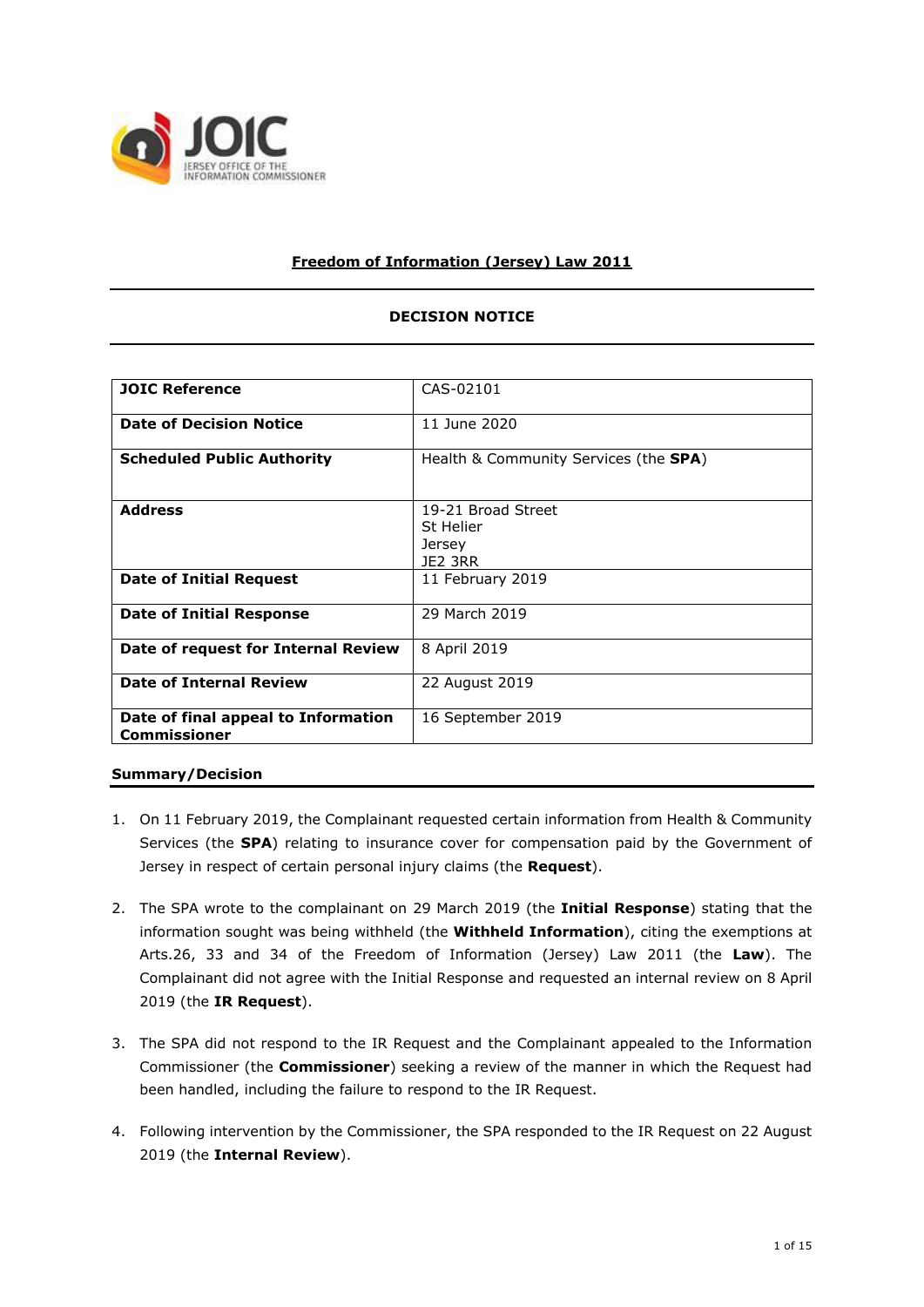- 5. The Complainant did not agree with the outcome of the Internal Review and appealed to the Information Commissioner (the **Commissioner**) on 16 September 2019 (the **Appeal**).
- 6. The Commissioner's decision is that the SPA has complied with some of the requirements of the Law but not complied with others. However, there are no further steps the Commissioner requires the SPA to take.

### **The Role of the Information Commissioner**

- 7. It is the duty of the Information Commissioner (the **Commissioner**) to decide whether a request for information made to a SPA has been dealt with in accordance with the requirements of Part 1 of the Law.
- 8. This Decision Notice sets out the Commissioner's decision.

### **The Request**

9. The Complainant's Request was in the following terms:

*"Compensation Settlement*

*Further to two recent FOI responses*

*<https://www.gov.je/Government/Pages/StatesReports.aspx?ReportID=4239>*

*and*

*<https://www.gov.j/Government/Pages/StatesReports.aspx?ReportID=4155>*

*The earlier FOI response clearly states that the States insurer will meet all the cost of the settlement where it states "the States of Jersey insurance arrangements will fully meet the settlement reached."*

*The later response makes reference to an excess payable under the insurance policy.*

*The two responses are in conflict. If the insurance arrangements "fully meet the settlement" then there cannot be an excess.*

*Please advise:*

- *1. Did the States of Jersey's insurances fully meet the settlement reached with zero excess to be paid?*
- *2. If there was an excess to be paid, please confirm that the response given to the earlier FOI request was factually incorrect.*
- *3. If the excess(es) was/were an element of the settlement(s) please advise the source and controlling authority of the funds used to meet the excess.*
- *4. Was/were the settlement(s) made as one off lump sums for each claim or will periodic payments be made.*
- *5. If periodic payments are to be made please state the planned frequency of these and whether excesses apply to these"* (the **Requested Information**).

10. On 29 March 2019 the SPA provided the Initial Response in the following terms: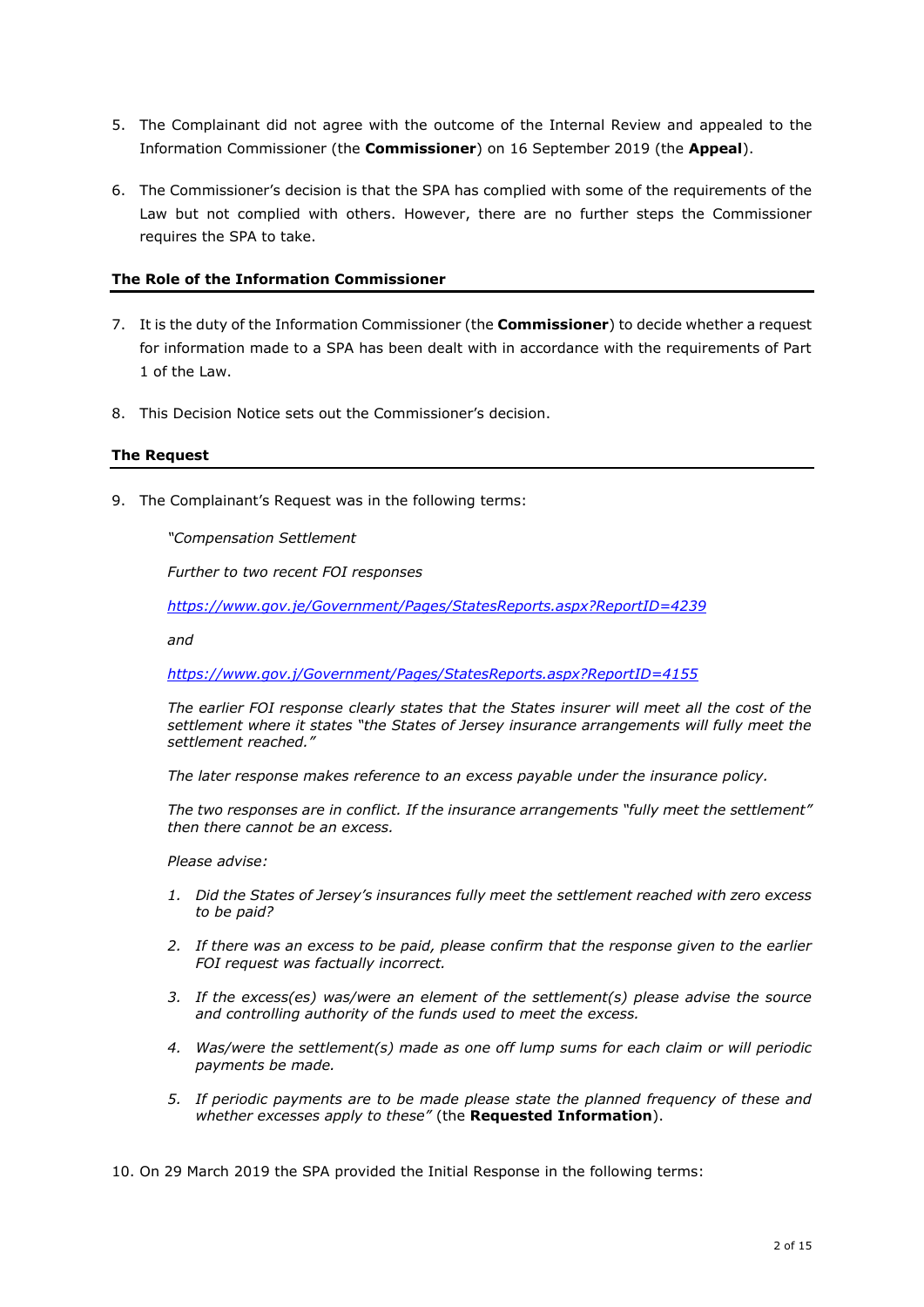### *"Response*

*A to D*

*The requested information is exempt on the grounds of:* 

*Article 26 (Information provided in confidence); the Government of Jersey are bound by confidentiality not to discuss the terms of this settlement* 

*Article 33 (Commercial interests); the insurers wish to preserve their position with regard to this matter*

*Article 34 (Economic interests); it is not in the public interest to know the insurance arrangements of the Government. To disclose this information may prejudice the arrangement we have which may inadvertently be economically damaging to the Government of Jersey*

*Articles applied* 

*Article 26 Information supplied in confidence* 

*Information is absolutely exempt information if –*

*(a) it was obtained by the scheduled public authority from another person (including another public authority); and* 

*(b) the disclosure of the information to the public by the scheduled public authority holding it would constitute a breach of confidence actionable by that or any other person.* 

*Article 33 Commercial interests* 

*Information is qualified exempt information if –*

*(a) it constitutes a trade secret; or* 

*(b) its disclosure would, or would be likely to, prejudice the commercial interests of a person (including the scheduled public authority holding the information).* 

*Article 34 The economy* 

*Information is qualified exempt information if its disclosure would, or would be likely to, prejudice –*

*(a) the economic interests of Jersey; or* 

*(b) the financial interests of the States of Jersey."*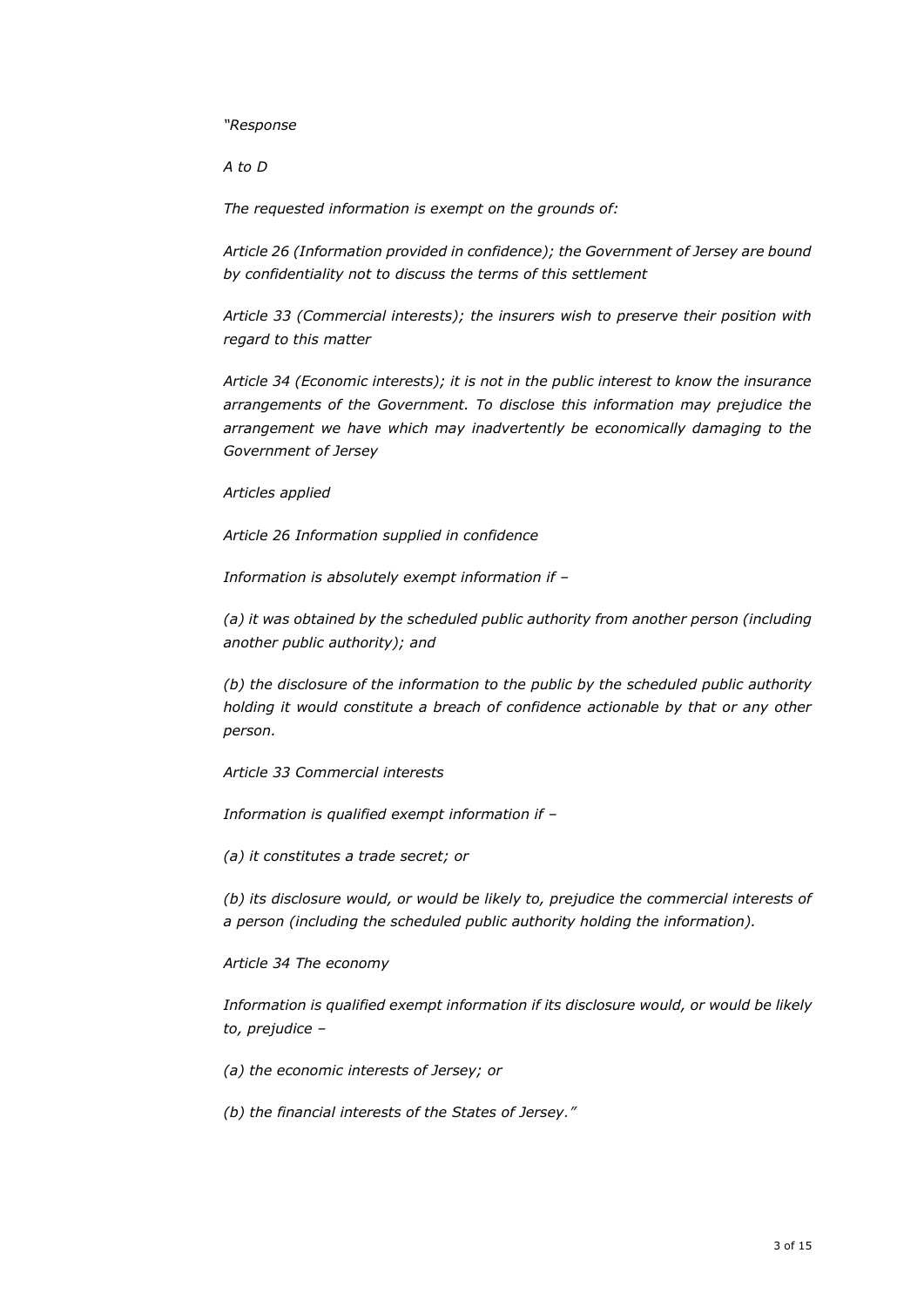### **The Investigation**

### **Scope of the case**

- 11. The Complainant wrote to the SPA on 8 April 2019 seeking an internal review. Owing to a lack of communication from the SPA in response to the IR Request, the Complainant made an initial approach to the Commissioner. Following correspondence between the Commissioner and the SPA, the SPA apologised for the delay in replying to the Complainant's IR Request and asked (on 13 August 2019) that the appeal be stayed in order to allow the SPA to carry out the internal review in line with the IR Request. The Commissioner (and the Complainant) acceded to that request.
- 12. The results of the Internal Review were communicated to the Complainant on 22 August 2019.
- 13. On 17 September 2019, the Complainant contacted the Commissioner to complain about the way their requests for information had been handled. In particular, the Complainant asked the Commissioner to focus his appeal on the following matters:

*"1. The excessive delays in providing me with the information I seek.*

*2. Not reading the request in the first instance.*

*3. The corruption of the request I made (omitting a request; rewording requests which give them different meanings.*

*4. Being unhelpful and evasive in contrast to the statement (10) of the internal review response – "Duty to provide advice and assistance")*

*5. Ignoring my requests concerning periodic payments."*

## **Chronology**

- 14. On 9 October 2019, the Commissioner wrote to the SPA to advise that the Complainant had made an Appeal to the Commissioner, pursuant to Art.46 of the Law. The SPA was asked to provide their written submissions in response to the complaint made by the Complainant.
- 15. The SPA responded to that letter on 24 October 2019.
- 16. The Commissioner has also received very comprehensive submissions from the Complainant (which have been of great assistance to the Commissioner), including copies of the correspondence which had passed between the Complainant and the SPA.
- 17. In coming to a decision on this matter, the Commissioner considered all the relevant submissions, or parts of submissions, made to him by both the Complainant and the SPA. He is satisfied that no matter of relevance has been overlooked.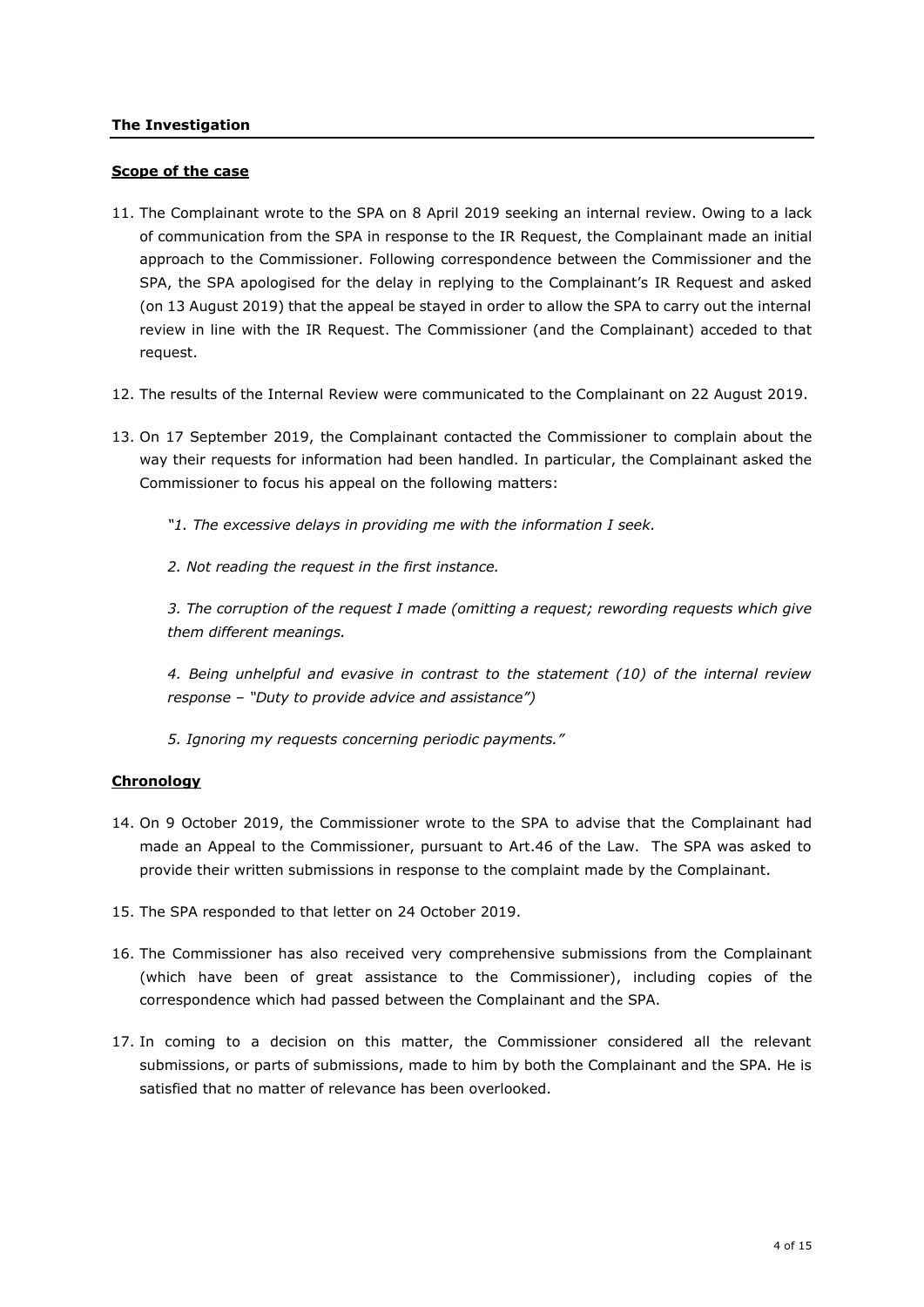### **Analysis – The Appeal**

- 18. As noted above, the Complainant asked the Commissioner to look at the following matters as part of the Appeal:
	- a. The excessive delays in providing the Complainant with the Requested Information (**Issue 1**)
	- b. The SPA not giving proper attention to/reading the request in the first instance (**Issue 2**)
	- c. The purported corruption of the Complainant's Initial Request (omitting a request; rewording requests which give them different meanings) (**Issue 3**)
	- d. Being (in the Complainant's view) unhelpful and evasive (**Issue 4**)
	- e. Ignoring my requests concerning periodic payments (**Issue 5**) (together, the **Issues**).
- 19. The Commissioner has set out in this Decision Notice the issues that he has had to consider in respect of each issue raised by the Complainant.

### **Issue 1**

*The Complainant's Position*

20. The Complainant considers that any delays in responding to their Request were excessive; both in providing an Initial Response to the Request and in dealing with the IR Request.

### *The SPA's Position*

- 21. The Request was submitted by the Complainant on 11 February 2019 (but given the time the request was submitted, the SPA considered the request submitted on the 12 February 2019) and the SPA requested an extension on 18 February 2019, on the basis that the SPA considered that the Complainant's request was complex and would likely take time to respond to.
- 22. The SPA acknowledges that it was technically outside the timeframe set out in Art.13(1)(a) of the Law in that it responded to the Complainant 32 days after the Request, but considers that it was not in breach because they did not exceed the time period as set out in Art.13(1)(b). This is because Reg.2 of the Freedom of Information (Miscellaneous Provisions) (Jersey) Regulations 2014 (the **2014 Regulations**) allow a SPA to extend the time period for a response to 65 days where such is reasonable in all the circumstances of the case.
- 23. The SPA considers that as it was genuinely concerned about any inadvertent disclosure that could result in a breach of the Court order (which may result in contempt of court proceedings being issued against the Minister), the extension of the timeframe for response was reasonable in the circumstances.
- 24. The SPA also acknowledges that it did not comply with its own internal policy for responding to a request for an internal review (20 days) and apologises to the Complainant for failing to do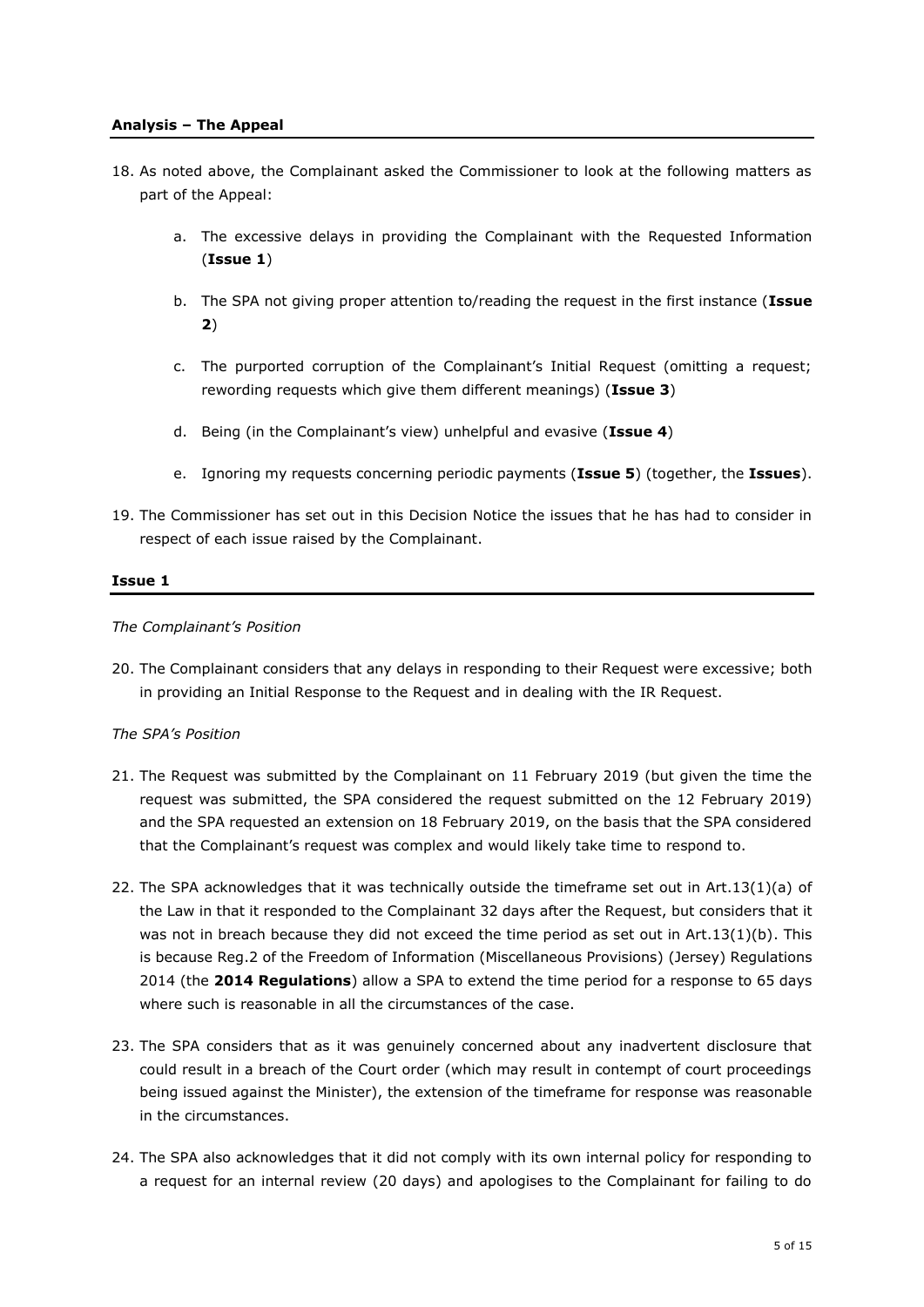so. It notes, however, that a failure to adhere to the Code of Practice cannot, of itself, provide an individual with a route of appeal under Art.46 of the Law.

*The Commissioner's Determination*

- 25. Art.13 of the Law stipulates that a SPA must deal with a request for information promptly (Art.13(1)). Art.13(2) states that:
	- *"If it supplies the information it must do so, in any event, no later than –*
	- *(a) the end of the period of 20 working days following the day on which it received the request; or*
	- *(b) if another period is prescribed by Regulations, not later than the end of that period."*
- 26. Reg.2 of the 2014 Regulations is in the following terms:
	- *"2 Time limits for authority to deal with a request for information*

*For the purposes of Article 13(2)(b) of the Law the period prescribed is such period as is reasonable in all the circumstances of the case, not exceeding 65 working days following the day on which the scheduled public authority received the request."*

- 27. The Initial Response was provided on 29 March 2019, some 32 working days after receipt of the Request.
- 28. The 2014 Regulations does not define what might constitute a 'reasonable' extension of time and guidance produced by the UK Information Commissioner is of little assistance given the difference in the operative provisions of the equivalent legislation.
- 29. The SPA acknowledges in its response that it made certain assumptions about the Complainant's Request and that clearly impacted on the way the SPA responded to the Request. Had the SPA engaged with the Complainant at an early stage it is likely, in the Commissioner's view, that any issues could have been addressed at that stage and it is possible that the SPA may have been able to provide a response to the Request within the timeframe envisaged at Art.13(1)(a) of the Law. There is also some contradiction in the SPA's position in that on the one hand they say that it was understood from early in the process that the Request was sensitive and could be time consuming yet on the other hand it needed an additional 12 days to consider matters because it was genuinely concerned about the risks of inadvertent disclosure. It is not clear whether the SPA contacted any third parties in light of these identified risks or otherwise explain why it took 32 days to respond to the request.
- 30. That being said, the SPA did request an extension early on and the further 12 days did not cause any prejudice to the Complainant.
- 31. It is for the SPA to explain why any additional time taken to respond was necessary and on the basis of the information provided by the SPA, the Commissioner is not satisfied that it was reasonable in all the circumstances to extend beyond the original 20 working days.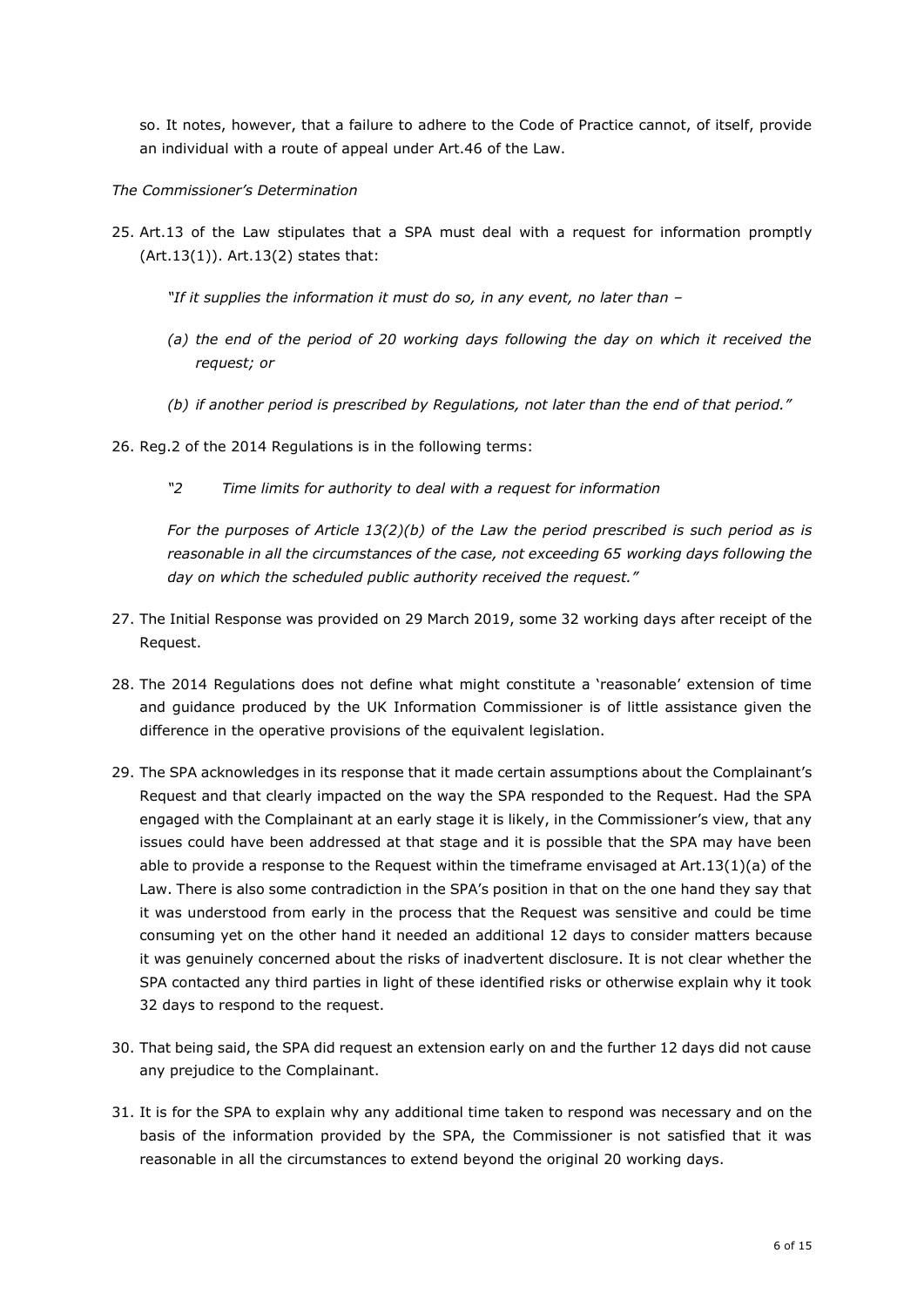32. Reg.3(6) of the 2014 Regulations sets out the weight that the Commissioner can place on any failure to adhere to a Code of Practice issued under Art.44 of the Law:

*"(6) In considering whether a scheduled public authority has discharged its functions in accordance with the Law, the Information Commissioner in deciding an appeal under Article 46, or the Royal Court, in deciding an appeal under Article 47 or in dealing with any matter under Article 48, may take into account a Code of Practice issued under this Regulation and any recommendation made under paragraph (4)."*

- 33. In these circumstances, the Commissioner considers that it is entirely appropriate to consider the SPA's conduct in terms of dealing with the IR Request as against the backdrop of other issues raised by the Complainant, particularly the said delay in dealing with the Complainant's Request.
- 34. The Commissioner considers that the SPA has failed to demonstrate that it was reasonable in the circumstances to expand the response period and upholds the Complainant's complaint in this regard.
- 35. No further action needs to be taken by the SPA, however, in respect of this aspect of the Complainant's appeal.

### **Issue 2**

### *The Complainant's Position*

36. The Complainant considers that the SPA failed to 'read' the request properly in the first instance. The Complainant says this is evidenced by the fact that in its Internal Review, the SPA indicated that the Complainant's initial request was unclear but that since clarification had been provided, certain exemptions were no longer relied on by the SPA. Whilst Issue 2 is not necessarily couched in this way, it could be interpreted as suggesting that the SPA deliberately misinterpreted the Request (which the SPA denies).

### *The SPA's Position*

- 37. The SPA indicates that it is unclear as to what aspect of Part 2 of the Law the Complainant's complaint relates to and does not consider that this is a valid ground on which the Complainant can found its appeal. In any event, the SPA denies that there was any deliberate attempt to misinterpret the Complainant's request if, indeed, that is what is suggested.
- 38. The SPA says that, in any event, it has now responded to the SPA's request.

### *The Commissioner's Determination*

39. Part 2 of the Law places a number of obligations on a SPA including the duty to supply information (Art.8(b)), the duty to supply advice and assistance (Art.12) and the potential to seek additional details from an applicant *"so that the authority may identify and locate the information"* (Art.14).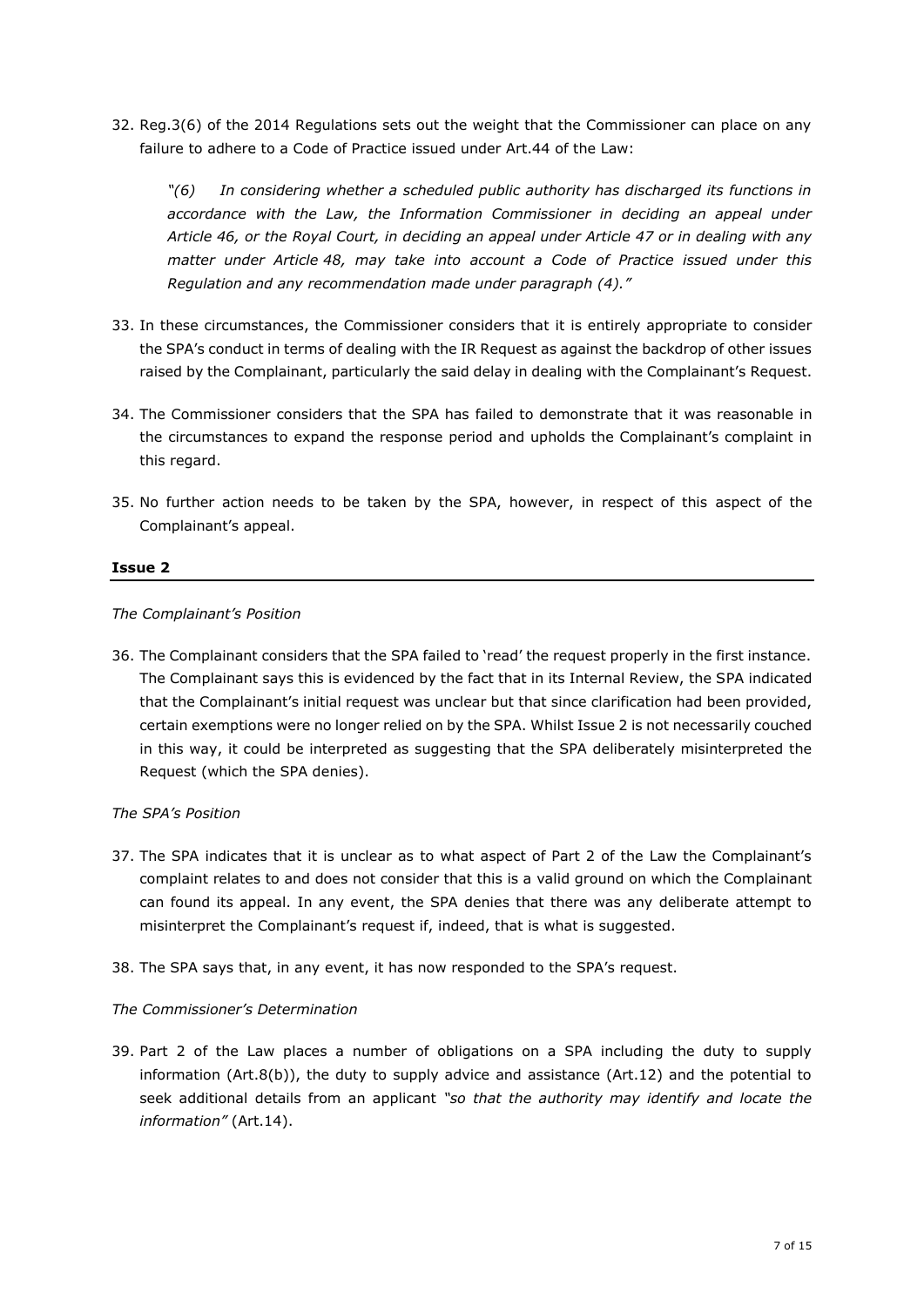- 40. The Commissioner notes the SPA's ultimate concession in the Internal Review that it misinterpreted the Complainant's Request. It did not request further details from the Complainant that may have assisted.
- 41. If a SPA cannot correctly interpret a request that has been received, then the SPA cannot (in the Commissioner's view) supply information (or not, as the case may be) or seek further details that may assist it to comply with its obligations. On the basis that the SPA acknowledges that assumptions were made and clarification was not sought as it could have been under Art.14 and the Commissioner does consider that the Complainant's appeal does fall within the scope of Art.46 of the Law.
- 42. The Commissioner does not consider that the wording used by the Complainant in their original Request to be particularly ambiguous. However, it is clear, and the SPA has acknowledged that it misinterpreted the Request and attempted to rectify the position in its Internal Review. It has also indicated that it has reviewed its internal procedures (including in respect of dealing with request for internal review).
- 43. The Commissioner does not uphold the Complainant's appeal in respect of Issue 2.
- 44. There are no steps the Commissioner orders the SPA to take in respect of Issue 2.

### **Issue 3**

### *The Complainant's Position*

45. The Complainant considers that the SPA essentially altered the initial request in that it 'reworded' certain parts of it and failed to reply to another.

### *The SPA's Position*

46. The SPA denies the Claimant's assertions that it re-worded the request; rather the Complainant clarified their request. The SPA indicates that it is unclear as to what aspect of Part 2 of the Law the Complainant's complaint relates to and does not consider that this is a valid ground on which the Complainant can found its appeal. In any event, the SPA denies that there has been any rewording of the Complainant's Request.

### *The Commissioner's Determination*

- 47. The Commissioner has reviewed the correspondence passing between the Complainant and the SPA, together with the Initial Response and the Internal Review.
- 48. The Commissioner does not consider that that the SPA re-worded the request; the Complainant provided further information as part of the process and the SPA's understanding of the information sought by the Complainant changed.
- 49. The Commissioner does not uphold the Complainant's appeal in respect of Issue 3.
- 50. There are no steps the Commissioner orders the SPA to take in respect of Issue 3.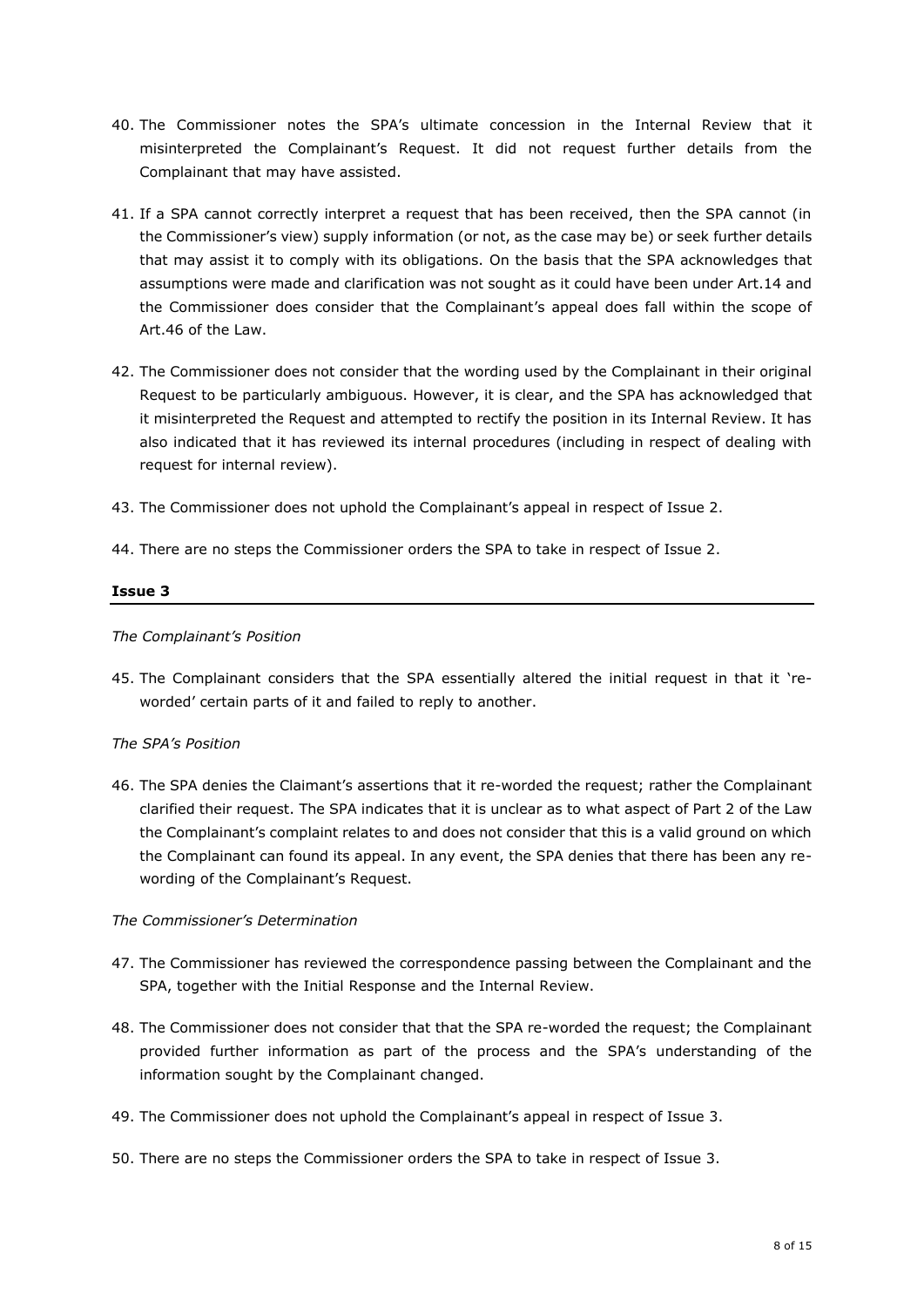### **Issue 4**

#### *The Complainant's Position*

51. The Complainant considers that the SPA has been unhelpful and evasive in their interactions with the Complainant.

#### *The SPA's Position*

52. The SPA denies the Complainant's assertion that they have been unhelpful and/or evasive in respect of their interactions either intentionally or otherwise. The SPA acknowledges that there was a misunderstanding on their part regarding the Complainant's request but that this does not mean that they have failed to provide advice and assistance as the Law requires.

#### *The Commissioner's Determination*

- 53. The Commissioner has considered the information provided and does not consider that there is evidence to suggest that the SPA has been deliberately unhelpful or evasive.
- 54. The Commissioner does not uphold the Complainant's appeal in respect of Issue 4.
- 55. There are no steps the Commissioner orders the SPA to take in respect of Issue 4.

#### **Issue 5**

### *The Complainant's Position*

56. At the time of raising their Final Appeal, the Complainant indicated that they had still not received any response to Issue 5. This was couched in the Request, as follows:

*"If periodic payments are to be made please state the planned frequency of these and whether excesses continue to apply to these".*

*The SPA's Position*

- 57. The SPA acknowledged in its submissions to the Commissioner that a response to the Complainant's question was omitted from the Initial Response. The SPA notes that the Complainant did not refer to this omission in their IR Request but indicates that, in fact, the question was answered in the Internal Review.
- 58. However, and in any event, the SPA considers that this information is already in the public domain as such has been reported on extensively by the local press, as follows:
	- a. *"They will each get a lump sum and annual payments to cover those costs. Their lawyers aren't revealing the amount to protect the claimants' confidentiality.*

*"I am pleased that agreement has been reached on a settlement that will fund appropriate lifetime care, and I hope this settlement provides these two young*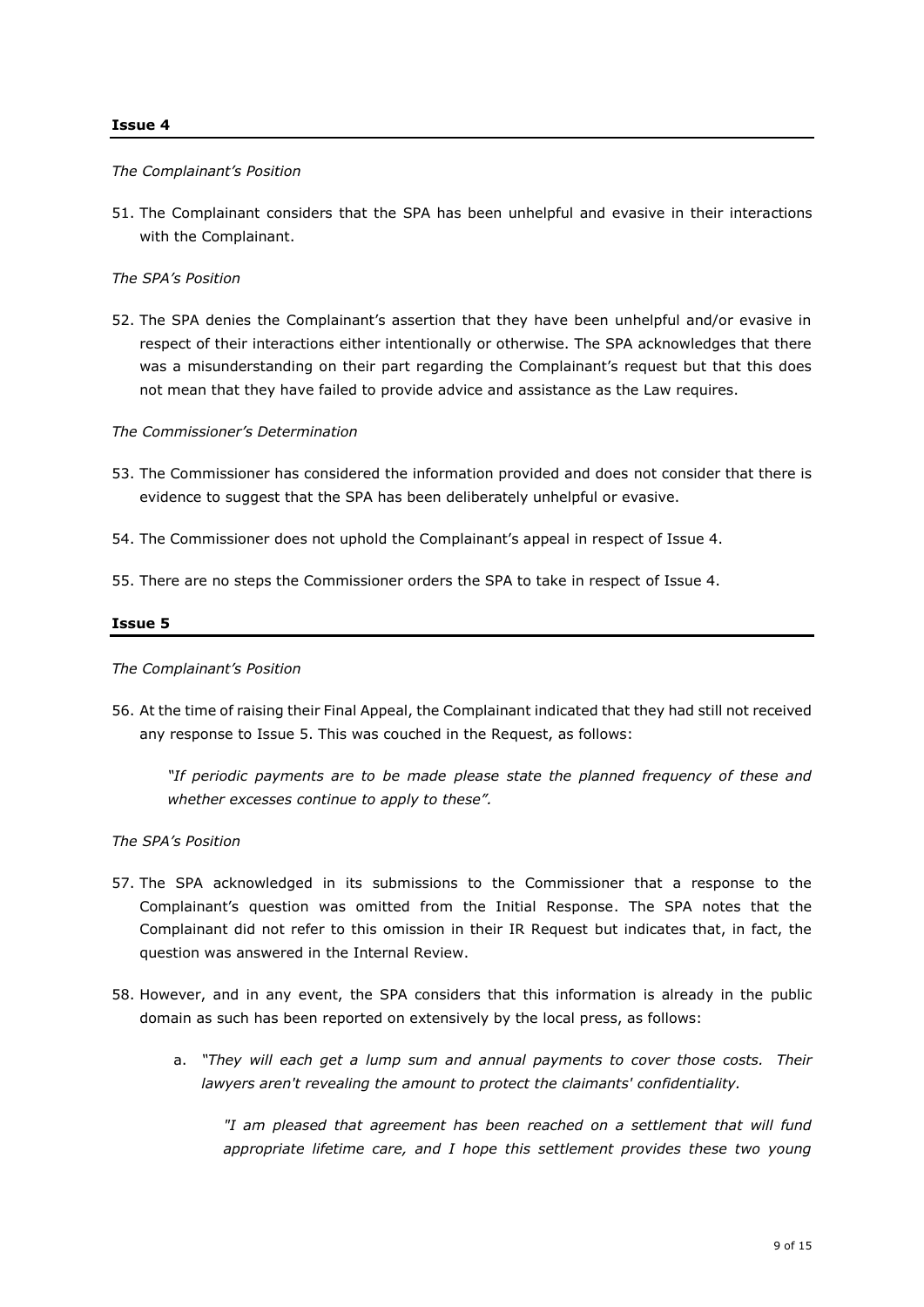*people with the assurance that they will received all the specialist care they need." - Deputy Richard Renouf, Health Minister."*<sup>1</sup>

b. *"However, yesterday Advocate Benest said that after closing arguments were heard and while the court was reaching its findings the parties had been able to reach an agreement which involved undisclosed PPOs and 'substantive' lump sums to both siblings.*

*The PPOs will be used to pay for the siblings' ongoing 24-hour care which is likely to be for the rest of their lives, while the lump sum is a contingency fund for the future and also pays for general damages and the siblings' loss of earnings.*

*Following the hearing the JEP approached Advocate Benest to ask why the figures would not be disclosed.*

*He said: 'It is best that they [the plaintiffs] are allowed to move on and live their lives after what has happened to them with some degree of privacy.'*

*When Advocate Lee Ingram, defending, was asked about the settlement he would not be drawn on the amounts but only said the payments would not be coming from the public purse."* 2

c. *"Although the amount for both the one-off payments and the annual payments were agreed by both parties, it was decided that the sums would not be mentioned in open court.*

*After the hearing, Advocate Benest explained to Express that the decision was taken to "maintain confidentiality to protect the [siblings]", adding that it was a measure aimed at "protecting their future" and ensuring they have the "privacy to move on and live their lives."*

*Advocate Ingram added that the money for the pay-out would not come out of the public purse, but would not disclose the exact source of the money. Later, a States spokesperson confirmed to Express: "The States of Jersey's insurance arrangements will fully meet the settlement reached."*<sup>3</sup>

d. *"Each of the siblings – one of whom lives in a secure unit in the UK and the other in a 'highly supported environment' – will each receive a lump sum to pay for general damages and their loss of earnings. They will also each receive an annual payment –*

-

<sup>1</sup> <https://www.channel103.com/news/jersey-news/states-settle-abuse-victims-compensation/>

<sup>&</sup>lt;sup>2</sup> <https://jerseyeveningpost.com/news/2018/12/06/multi-million-pound-child-abuse-case-settled/>

<sup>3</sup> <https://www.bailiwickexpress.com/jsy/news/extraordinarily-damaged-siblings-settlement-kept-secret/#.XhMVYEf7SUk>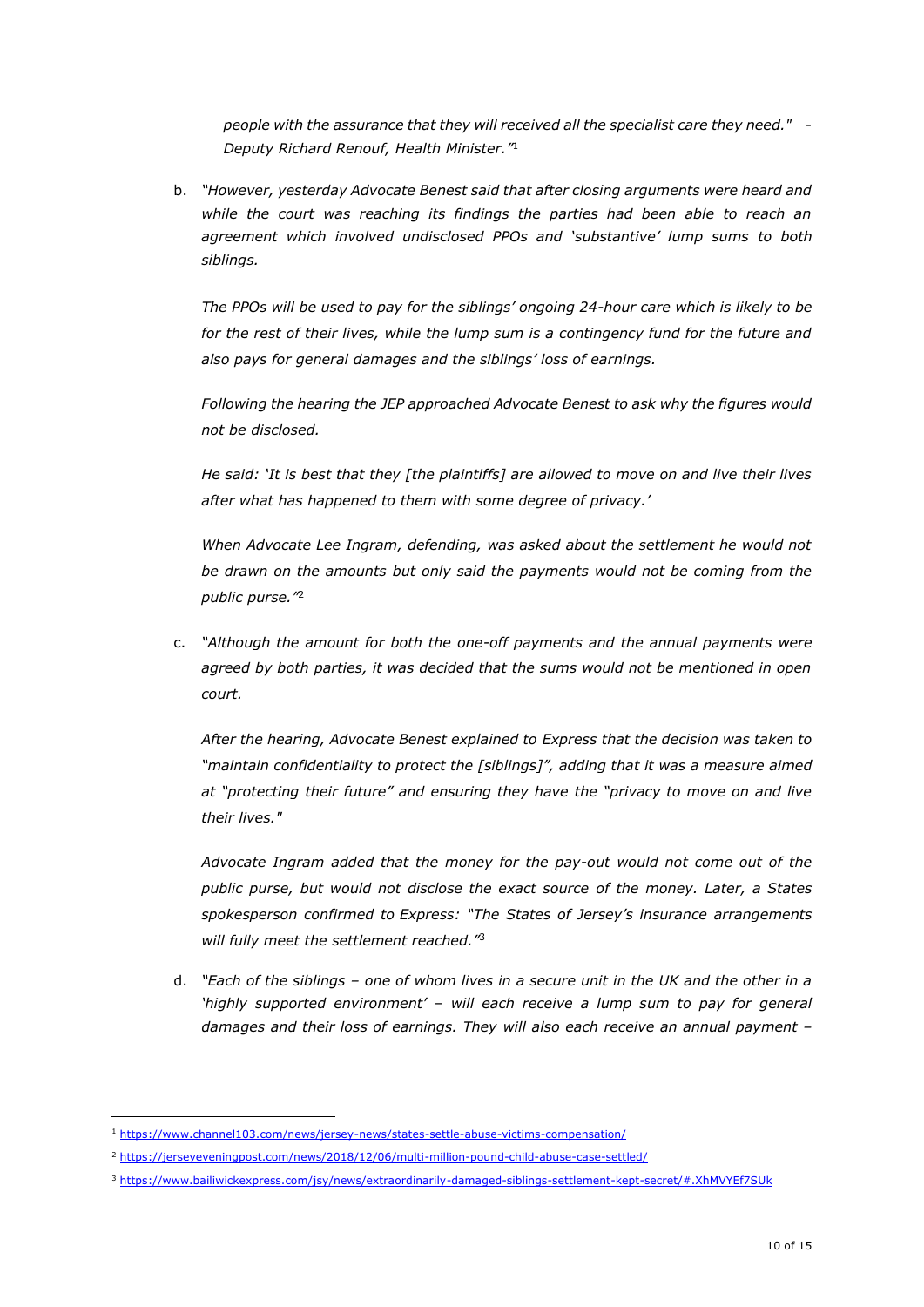*known as a Periodic Payment Order – to pay for their care costs for the rest of their lives."*<sup>4</sup>

*The Commissioner's Determination*

59. The Commissioner notes the SPA's response as set out in the Internal Review, specifically:

*"9.3 The FOI Law does not give a right to members of the public to ask Scheduled Public Authorities for points of clarification. The information to which you refer is already in the public domain, you said so yourself in respect of question 4. Therefore, you have not made a request for recorded information. Indeed, such confirmations are not held for the purposes of the FOI Law. You have actually asked us to create a response tailored to your questions.* 

*9.4 On review, it is not necessary for us to maintain the exemptions applied because it is apparent that you have not specifically asked for recorded information outside of that which is already published. Furthermore, you simply seek confirmations that published information is correct, which is not information held by us in recorded form."*

- 60. Art.23(1) of the Law provides that *"Information is absolutely exempt information if it is reasonably available to the applicant, otherwise than under this Law, whether or not free of charge"* and further at Art.23(2) that *"A scheduled public authority that refuses an application for information on this ground must make reasonable efforts to inform the applicant where the applicant may obtain the information"*.
- 61. Whilst the Commissioner considers that the information forming part of Issue 5 was already in the public domain, the links that were subsequently provided by the SPA as part of the appeal process could very easily have been provided to the Complainant at the point of the Initial Response.
- 62. Accordingly, the Commissioner finds this aspect of the Complainant's appeal to be partially upheld in that the SPA did not, in the Commissioner's opinion, *"make reasonable efforts to inform the applicant where the applicant may obtain the information"*.
- 63. The Commissioner does not, however, require the SPA to take any steps in respect of Issue 5.

### **General comments**

-

- 64. As previously indicated, the Commissioner has had sight of all the correspondence passing between the Complainant and the SPA. This includes the first request made by the Complainant to the SPA and the Initial Response, together with accompanying correspondence.
- 65. The Commissioner notes the Internal Review and, particularly, the fact that the SPA reclassified the Complainant's Request as being for the purposes of seeking clarification of information that is in the public domain, rather than a request for information *per se*, and in accordance with Art.2 of the Law. The wholesale reclassification of the nature of the Complainant's request and thus the lack of necessity in the reliance on any exemptions provided for by the Law that may

<sup>4</sup> <https://jerseyeveningpost.com/news/2018/12/08/states-deeply-regrets-not-removing-siblings-from-damaging-environment/>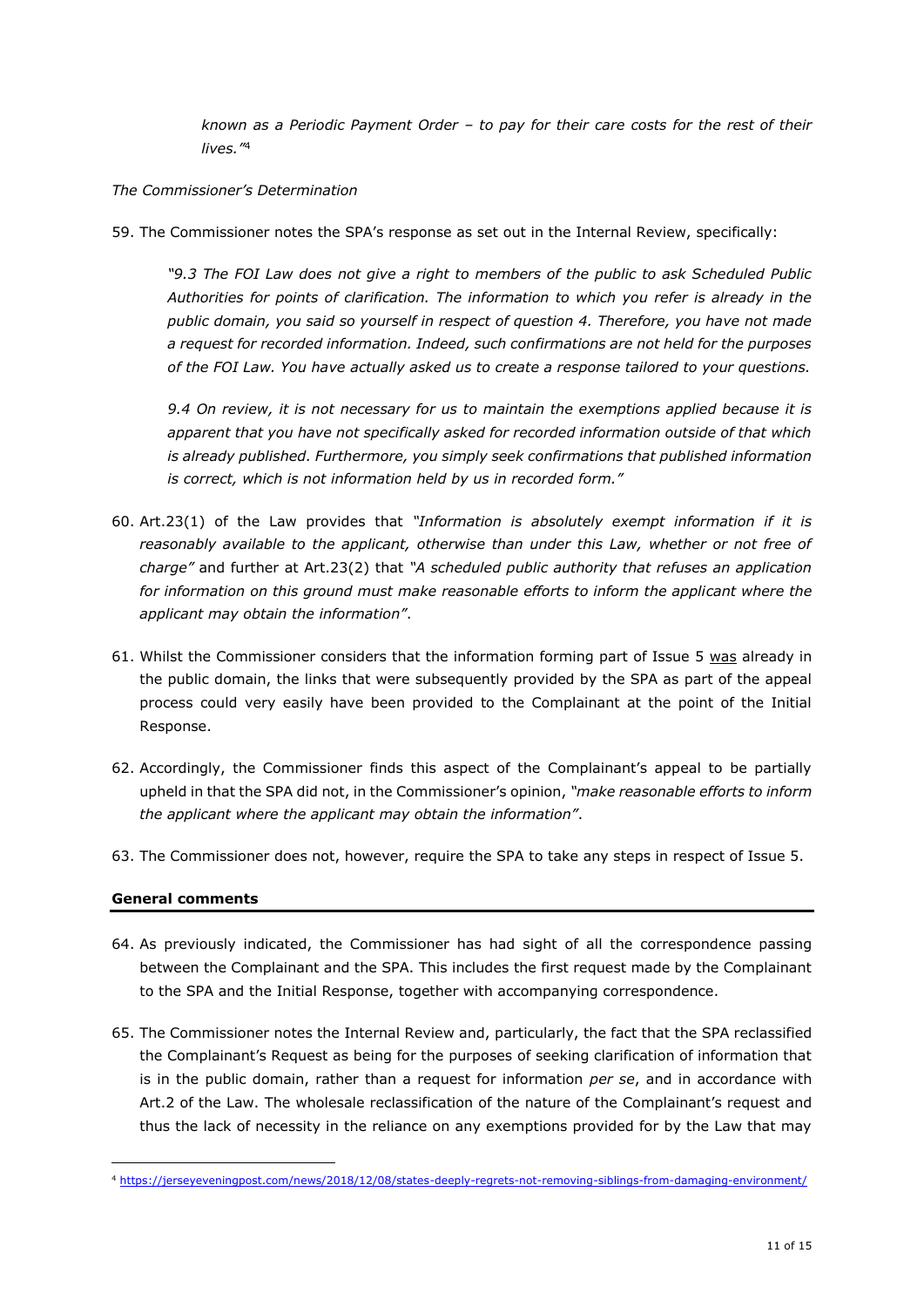have been applicable to the Request clearly served to provide the Complainant with the impression that the SPA simply didn't wish to respond to his Request. Coupled with the SPA's failure to act on the IR Request in a timely fashion, the Commissioner understands the Complainant's frustration and why the Complainant was left with the impression that the SPA was not acting in compliance with the Law.

- 66. The points raised by the SPA in the Internal Review could easily have been dealt with at an earlier stage. The Complainant described the SPA's response as unhelpful and that such served only to suggest that the SPA was intentionally trying to withhold the Requested Information.
- 67. The Complainant refers to the answers received as being 'lamentable' and 'playing on words to evade providing straightforward answers is most unhelpful'. The Commissioner has some sympathy with the Complainant's views and can understand why the Complainant feels that way.
- 68. As noted in this office's previous decision notice<sup>5</sup> at para.64 thereof, it may have been preferable to engage the Complainant at an earlier stage to try and understand exactly what was being asked. Indeed, the SPA acknowledges as much in its Internal Review:

*"We fully accept that we should not have made an assumption about the information you were requesting at the outset, had we sought clarification from you at the time of your initial request, we may have been able to avoid this misunderstanding. We also accept that the delay in responding to your request for an internal review has further frustrated matters, when that could have been avoided. We shall reflect on our internal processes in order to avoid a situation like this arising again"*.

69. It is extremely important that assumptions are not made about information that is sought from an applicant. If there is any ambiguity or scope for interpretation of the request made, clarification should be sought at the earliest opportunity.

## **The Decision**

70. The Commissioner's decision is that there are no further formal steps that the SPA is required to take. He does, however, hope that the SPA will consider the matters raised in this Notice regarding clarity of communication and take steps to ensure (insofar as they are able) that this type of situation does not arise in the future.

# **Right of Appeal**

- 71. An aggrieved person has the right to appeal against this Decision Notice to the Royal Court of Jersey.
- 72. Information on how to do so can be found on [www.jerseyoic.org.](http://www.jerseyoic.org/)

-

<sup>5</sup> 107345662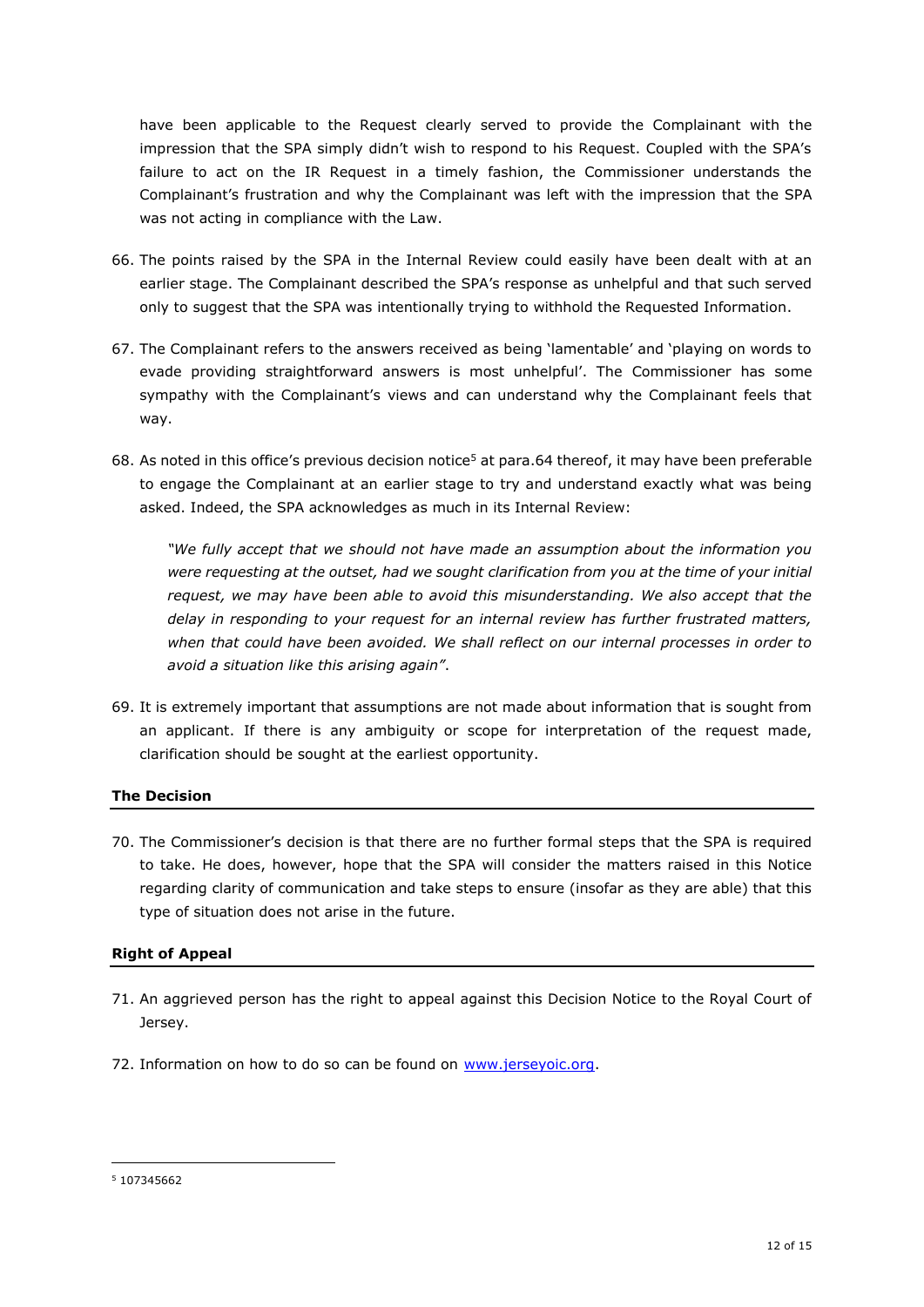73. Any Notice of Appeal should be served within 28 (calendar) days of the date on which the Decision Notice is issued.

Dated this 4th day of June 2020

Signed

 $\bigg($ 

**Mr Paul Vane** Deputy Information Commissioner Office of the Information Commissioner 5 Castle Street St Helier Jersey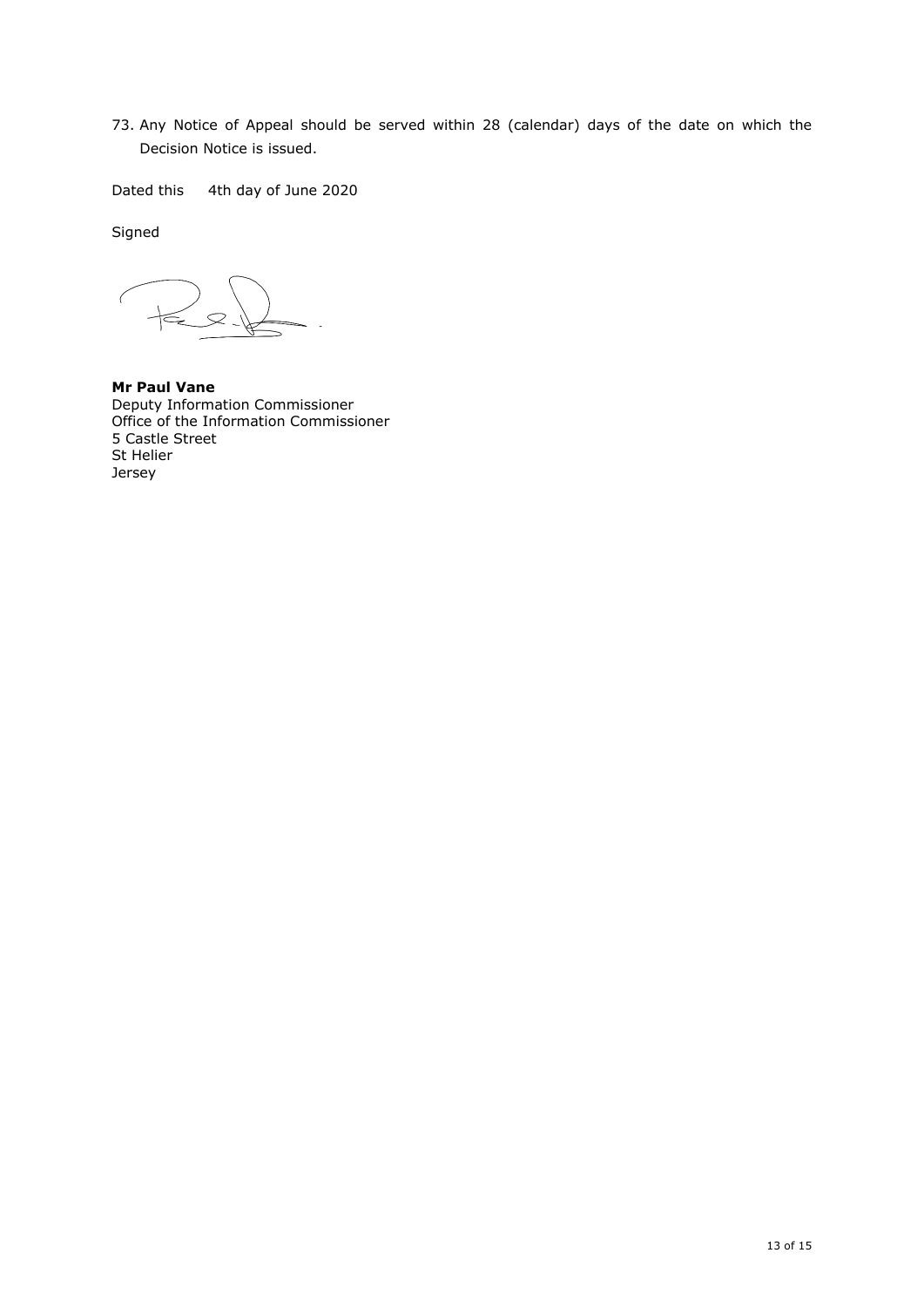### **Legal Appendix**

#### **8 General right of access to information held by a scheduled public authority**

If a person makes a request for information held by a scheduled public authority –

(a) the person has a general right to be supplied with the information by that authority; and

(b) except as otherwise provided by this Law, the authority has a duty to supply the person with the information.

#### **9 When a scheduled public authority may refuse to supply information it holds**

(1) A scheduled public authority may refuse to supply information it holds and has been requested to supply if the information is absolutely exempt information.

(2) A scheduled public authority must supply qualified exempt information it has been requested to supply unless it is satisfied that, in all the circumstances of the case, the public interest in supplying the information is outweighed by the public interest in not doing so.

(3) A scheduled public authority may refuse to supply information it holds and has been requested to supply if –

- (a) a provision of Part 3 applies in respect of the request;
- (b) a fee payable under Article 15 or 16 is not paid; or
- (c) Article 16(1) applies.

#### **13 Time within which a scheduled public authority must deal with a request for information**

- (1) A scheduled public authority must deal with a request for information promptly.
- (2) If it supplies the information it must do so, in any event, no later than
	- (a) the end of the period of 20 working days following the day on which it received the request; or
	- (b) if another period is prescribed by Regulations, not later than the end of that period.
- (3) However, the period mentioned in paragraph (2) does not start to run
	- (a) if the scheduled public authority has, under Article 14, sought details of the information requested, until the details are supplied; or
	- (b) if the scheduled public authority has informed the applicant that a fee is payable under Article 15 or 16, until the fee is paid.
- (4) If a scheduled public authority fails to comply with a request for information
	- (a) within the period mentioned in paragraph (2); or
	- (b) within such further period as the applicant may allow,

the applicant may treat the failure as a decision by the authority to refuse to supply the information on the ground that it is absolutely exempt information.

(5) In this Article "working day" means a day other than –